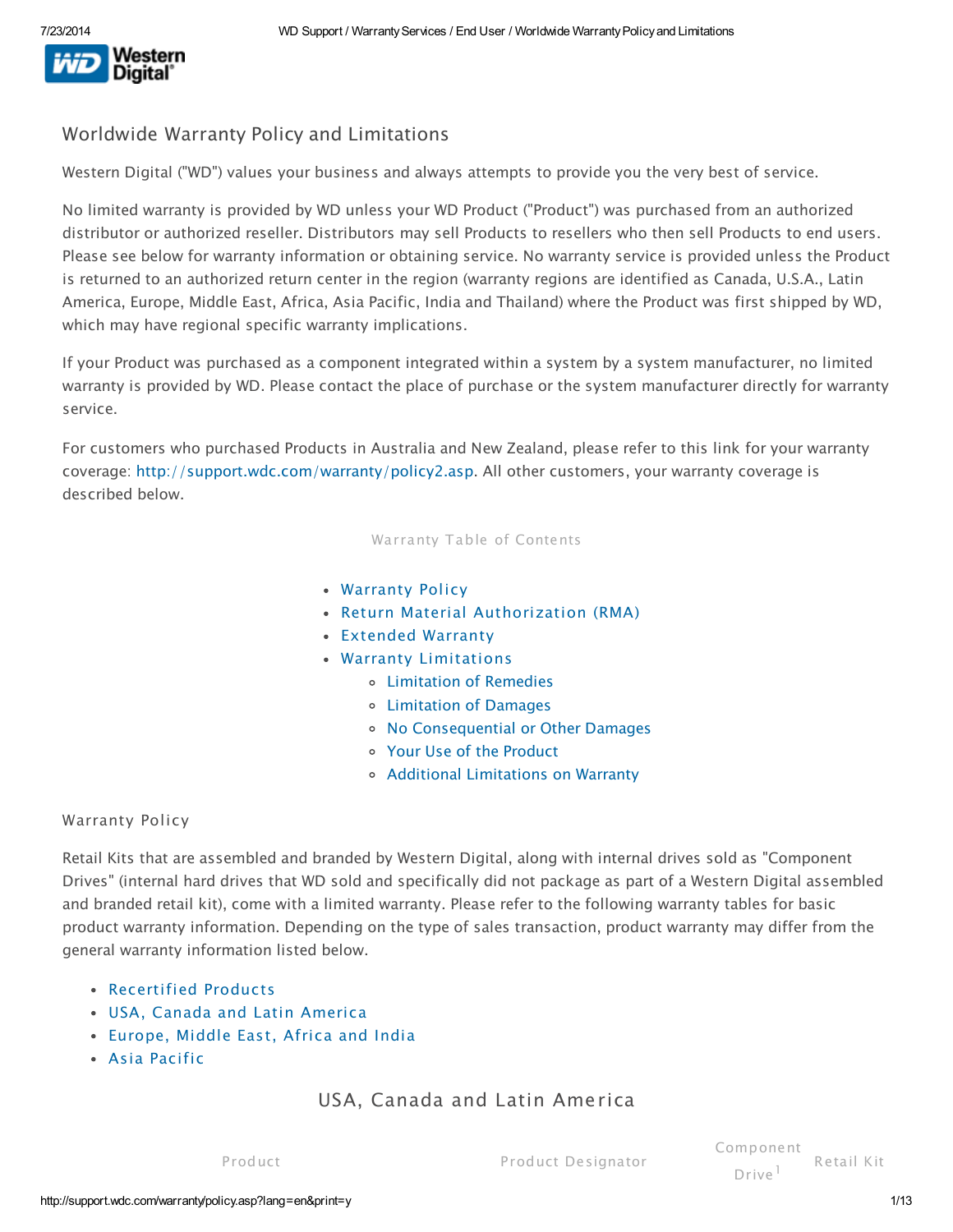|  |  |  | Enterprise Drives: |  |
|--|--|--|--------------------|--|
|--|--|--|--------------------|--|

| WD Raptor, WD RE, WD RE2, WD RE2-GP, WD RE3,<br>WD RE4, WD RE4-GP, WD VelociRaptor, WD RE<br>SAS, WD SE                                        | GD, SD, SB, YD, YR, YS, ADFD,<br>ADFS, BLFS, BLHX, BHTZ, CHTZ,<br>GLFS, HLFS, HLHX, HHTZ, DHTZ,<br>ABPS, ABYS, ABYX, AYPS, AYYS,<br>FBYZ, FBYX, FYPS, FYPX, FYYS,<br>FYYZ, FYYG, F9YZ | $5 - year$ | 5-year                 |
|------------------------------------------------------------------------------------------------------------------------------------------------|---------------------------------------------------------------------------------------------------------------------------------------------------------------------------------------|------------|------------------------|
| <b>WD VelociRaptor</b>                                                                                                                         | <b>WDBACN</b>                                                                                                                                                                         | N/A        | 5-year                 |
| WD XE SAS Hard Drive                                                                                                                           | BKFG, BKHG, BKFF, HKHG                                                                                                                                                                | $5 - year$ | N/A                    |
| Small Office Storage Server:                                                                                                                   |                                                                                                                                                                                       |            |                        |
| WD Sentinel DS6100, DS5100                                                                                                                     | WDBWVL, WDBYVE                                                                                                                                                                        | N/A        | 1-year                 |
| WD Sentinel RX4100                                                                                                                             | <b>WDBLVH</b>                                                                                                                                                                         | N/A        | 3-year                 |
| WD Sentinel DX4000                                                                                                                             | <b>WDBLGT</b>                                                                                                                                                                         | N/A        | $3$ -year              |
| <b>WD Sentinel Drive Kit</b>                                                                                                                   | WDBYBL, WDBBDN, WDBNSH                                                                                                                                                                | N/A        | 3-year                 |
| NAS:                                                                                                                                           |                                                                                                                                                                                       |            |                        |
| WD Red Pro                                                                                                                                     | <b>FFSX</b>                                                                                                                                                                           | $5 - year$ | $5 - year$             |
| WD Red 3.5-inch                                                                                                                                | <b>EFRX</b>                                                                                                                                                                           | $3$ -year  | $3$ -year              |
| WD Red 3.5-inch                                                                                                                                | <b>WDBMMA</b>                                                                                                                                                                         | N/A        | $3$ -year              |
| WD Red 2.5-inch                                                                                                                                | JFCX, BFCX                                                                                                                                                                            | $3$ -year  | 3-year                 |
| Networking:                                                                                                                                    |                                                                                                                                                                                       |            |                        |
| My Net Switch, My Net N600, My Net N750, My<br>Net N900, WD Livewire, My Net WiFi Range<br>Extender, My Net AC1300 Router, My Net AC<br>Bridge | WDBJVC, WDBEAV, WDBAJA,<br>WDBWVK, WDBABY, WDBAPK,<br>WDBWNJ, WDBMRD                                                                                                                  | N/A        | 1-year                 |
| My Net N900 Central                                                                                                                            | <b>WDBKSP</b>                                                                                                                                                                         | N/A        | 2-year                 |
| Desktop Drives:                                                                                                                                |                                                                                                                                                                                       |            |                        |
| <b>WD Purple</b>                                                                                                                               | <b>PURX</b>                                                                                                                                                                           | $3$ -year  | $3$ -year              |
| <b>WD Black</b>                                                                                                                                | AAEX, AALS, FAEX, FAES, FALS,<br>FASS, AALX, AZEX, FZEX                                                                                                                               | $5 - year$ | 5-year                 |
| <b>WD Black</b>                                                                                                                                | WDBAAZ, WDBMBE, WDBSLA                                                                                                                                                                | N/A        | 5-year                 |
| WD Blue (WD Caviar, WD Caviar SE, WD Caviar<br>SE16, WD Caviar Blue)                                                                           | BB, LB, JB, PB, JD, JS, KS, KD, KS,<br>ABKS, AABS, AAJS, AAKS, AABB,<br>AAJB, AAKB, AAKX, AALX, AZEX,<br>AZLX, EALX, EZEX                                                             | $2$ -year  | $3$ -year <sup>3</sup> |
| <b>WD Blue</b>                                                                                                                                 | WDBAAV, WDBAAW, WDBAAX                                                                                                                                                                | N/A        | 3-year                 |
| WD Blue                                                                                                                                        | WDBH2D                                                                                                                                                                                | N/A        | 2-year                 |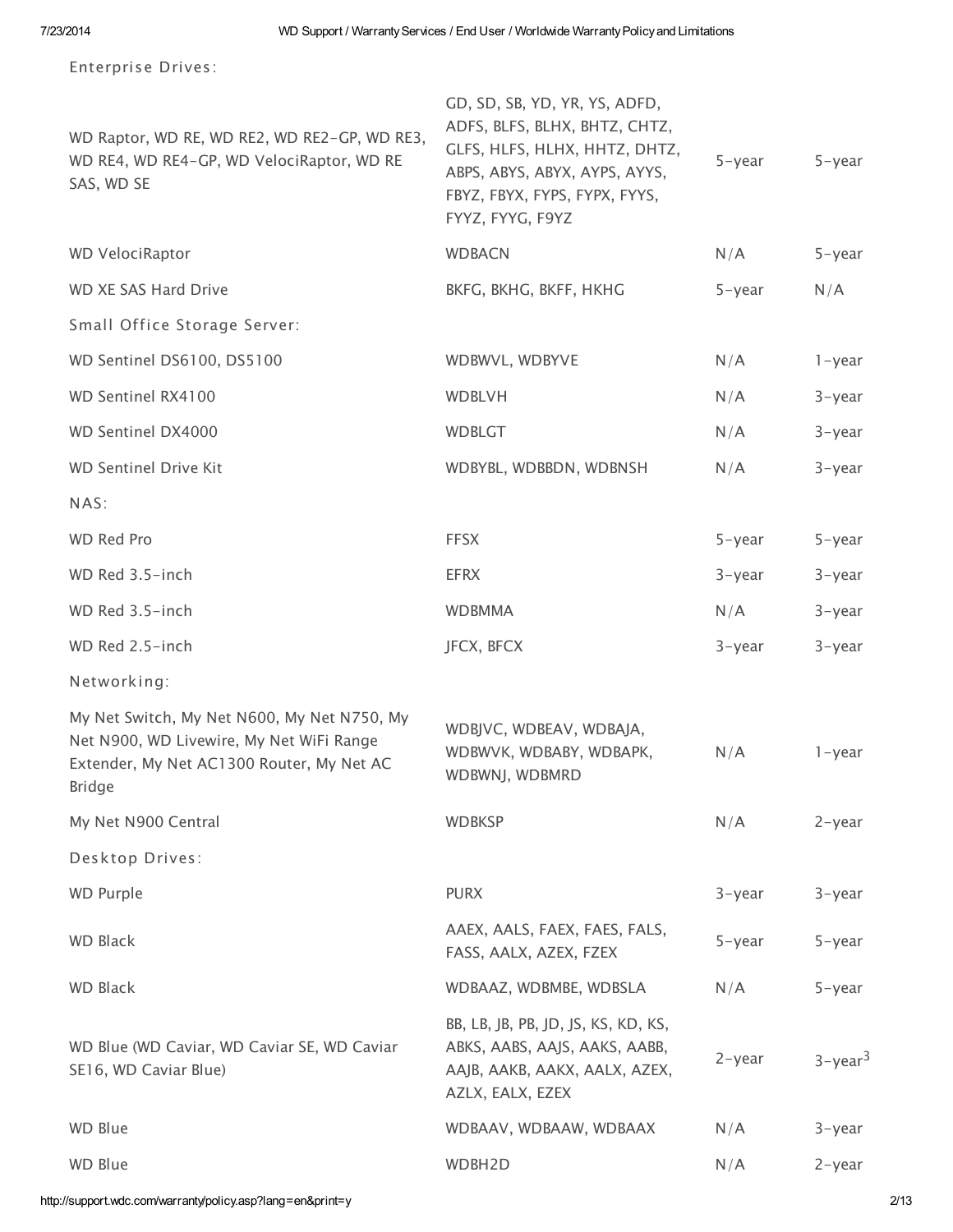| 7/23/2014                                                                                                                                                                                                                                                                                        | WD Support / Warranty Services / End User / Worldwide Warranty Policy and Limitations                                                                                               |            |                        |
|--------------------------------------------------------------------------------------------------------------------------------------------------------------------------------------------------------------------------------------------------------------------------------------------------|-------------------------------------------------------------------------------------------------------------------------------------------------------------------------------------|------------|------------------------|
| <b>WD Raptor X</b>                                                                                                                                                                                                                                                                               | AHFD                                                                                                                                                                                | $5 - year$ | $5 - year$             |
| WD Green (WD Caviar GP, WD Caviar Green)                                                                                                                                                                                                                                                         | EACS, EADS, AACS, AADS, EARS,<br>EARX, EZRX, AZRX                                                                                                                                   | $2$ -year  | 3-year                 |
| <b>WD Green</b>                                                                                                                                                                                                                                                                                  | <b>WDBAAY</b>                                                                                                                                                                       | N/A        | 3-year                 |
| Mobile Drives:                                                                                                                                                                                                                                                                                   |                                                                                                                                                                                     |            |                        |
| <b>WD Black</b>                                                                                                                                                                                                                                                                                  | BPKT, BPKX, BEKT, BEKX, BJKT                                                                                                                                                        | $5$ -year  | $5 - year$             |
| <b>WD Black</b>                                                                                                                                                                                                                                                                                  | <b>WDBABD</b>                                                                                                                                                                       | N/A        | $5 - year$             |
| <b>WD Blue</b>                                                                                                                                                                                                                                                                                   | VE, UE, BEAS, BEVS, BEVE, BEVT,<br>KEVT, TEVT, BPVT, BPVX, JPVT,<br>JPVX, LPVT, LPVX, TPVT, SPCX,<br>LPCX, MPCK                                                                     | $2$ -year  | $3$ -year <sup>3</sup> |
| WD Blue                                                                                                                                                                                                                                                                                          | WDBABA, WDBABB, WDBABC,<br><b>WDBMYH</b>                                                                                                                                            | N/A        | $2$ -year              |
| <b>WD Green</b>                                                                                                                                                                                                                                                                                  | <b>NPVT</b>                                                                                                                                                                         | $2$ -year  | N/A                    |
| CE Drives:                                                                                                                                                                                                                                                                                       |                                                                                                                                                                                     |            |                        |
| WD AV, WD AV-GP, WD AV-25                                                                                                                                                                                                                                                                        | AVBS, AVJS, AVBB, AVJB, EVCS,<br>EURS, AVCS, AVVS, BUDT, EVVS,<br>JUCT, BUCT, EURX, EUCX, AUDX                                                                                      | $3$ -year  | $3$ -year              |
| <b>External Drives:</b>                                                                                                                                                                                                                                                                          |                                                                                                                                                                                     |            |                        |
| My Cloud, My Cloud Mirror, My Cloud EX2, My<br>Cloud EX4                                                                                                                                                                                                                                         | WDBCTL, WDBZVM, WDBVKW,<br><b>WDBWWD</b>                                                                                                                                            | N/A        | 2-year                 |
| WD ShareSpace™                                                                                                                                                                                                                                                                                   | WDA4NC                                                                                                                                                                              | N/A        | $3$ -year              |
| My Passport Elite, My Passport Studio                                                                                                                                                                                                                                                            | WDML, WDMT, WDMS                                                                                                                                                                    | N/A        | 5-year                 |
| My Book for Mac, My Book VelociRaptor Duo, My<br>Book Thunderbolt Duo, My Book Mirror, My Book<br>Pro, My Book Pro II, My Book World, My Book<br>World II, My Book Studio, My Book Studio II, My<br>Book Home, My Book Office, My Book Elite, My<br>Book Studio, My Book Studio LX, My Book Live | WDBYCC, WDBUWZ, WDBUPB,<br>WDBUSK, WDH2U, WDG1T,<br>WDG2TP, WDG1NC, WDH1NC,<br>WDG2NC, WDH2NC, WDH1Q,<br>WDH2Q, WDH1CS, WDH1B,<br>WDBAAH, WDBAAJ, WDBC3G,<br>WDBACH, WDBACG, WDBCPZ | N/A        | 3-year                 |
| WD Elements SE, WD Elements, WD Elements<br>Portable, My Book Essential, My Book Mac Edition,<br>My Book Premium, My Book Premium ES, My Book<br>Premium II                                                                                                                                      | WDBUZG, WDBU6Y, WDBBJH,<br>WDBABV, WDE1U, WDE1MS,<br>WDBAAU, WDBPCK, WDBAAR,<br>WDG1U, WDH1U, WDG1C,<br>WDG1SU, WDG2T                                                               | N/A        | 1-year                 |
| My Book, My Book Live Duo, My Book Essential,<br>My Book for Mac, My Book 3.0                                                                                                                                                                                                                    | WDBFJK, WDBVHT, WDBAAF,<br>WDBACW, WDBAAG, WDBAAK,<br><b>WDBABP</b>                                                                                                                 | N/A        | 2-year                 |

WDME, WDMEA, WDBAAC, WDBKKF,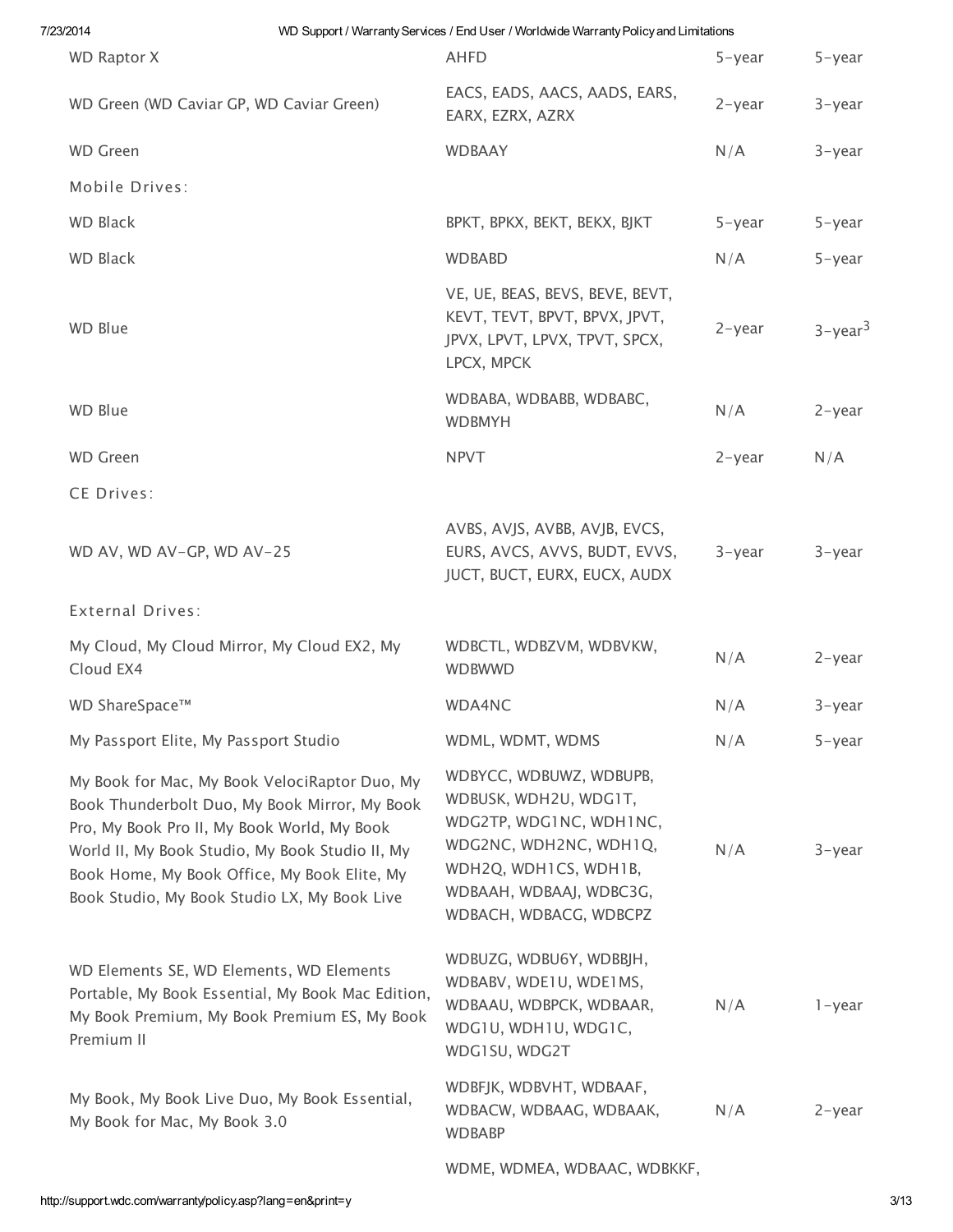7/23/2014 WD Support / Warranty Services / End User / Worldwide Warranty Policy and Limitations

| WDBGCH, WDBJBH, WDBMWV,<br>WDBZFP, WDBPGC, WDBLNP,<br>WDBJNZ, WDBGMT, WDBPDZ,<br>WDBBLW, WDBWDG, WDBZYL,<br>WDBLUZ        | N/A | $3 - year^2$                     |
|---------------------------------------------------------------------------------------------------------------------------|-----|----------------------------------|
| WDBAAE, WDBALG, WDBK8A,<br>WDBS8P, WDBGJA, WDBU4M                                                                         | N/A | $3$ -year                        |
| WDBY8L, WDBBEP, WDBKXH,<br>WDBAAA, WDBACY, WDBABM,<br>WDBAAB, WDBBXV, WDBL1D,<br>WDBABS, WDBABW, WDBK6Z,<br><b>WDBHEZ</b> | N/A | $2$ -year                        |
|                                                                                                                           |     |                                  |
| WDAVN, WDBABF, WDBAAL,<br>WDBAAN, WDBN 80, WDBABX,<br>WDBG3A, WDBABZ, WDBGST,<br>WDBHG7, WDBMBA, WDBHZM                   | N/A | $1 - year$                       |
|                                                                                                                           |     | 1-year                           |
| <b>WDBABT</b>                                                                                                             | N/A | $2$ -year                        |
|                                                                                                                           |     |                                  |
| 3xxxx                                                                                                                     | N/A | $5 - year$                       |
| 45xx, 46xx, 48xx                                                                                                          | N/A | $5 - year$                       |
| 71xx                                                                                                                      | N/A | $5 - year$                       |
| 49xx                                                                                                                      | N/A | $5 - year$                       |
|                                                                                                                           |     |                                  |
| WDBGRD0000NBK                                                                                                             | N/A | $2$ -year                        |
|                                                                                                                           |     | WDG1S, WDH1S, WDBACS, WDBGLG N/A |

[back to top]

# Europe, Middle East, Africa and India

| Product                                                                                                 | Product Designator                                                                                                                                                                        | Component<br>Drive | Retail Kit |
|---------------------------------------------------------------------------------------------------------|-------------------------------------------------------------------------------------------------------------------------------------------------------------------------------------------|--------------------|------------|
| Enterprise Drives:                                                                                      |                                                                                                                                                                                           |                    |            |
| WD Raptor, WD RE, WD RE2, WD RE2-GP, WD<br>RE3, WD RE4, WD RE4-GP, WD VelociRaptor,<br>WD RE SAS, WD SE | GD, SD, SB, YD, YR, YS, ADFD, ADFS,<br>BLFS, BLHX, BHTZ, CHTZ, GLFS, HLFS,<br>HLHX, HHTZ, DHTZ, ABPS, ABYS, ABYX, 5-year<br>AYPS, AYYS, FBYZ, FBYX, FYPS, FYPX,<br>FYYS, FYYZ, FYYG, F9YZ |                    | $5$ -vear  |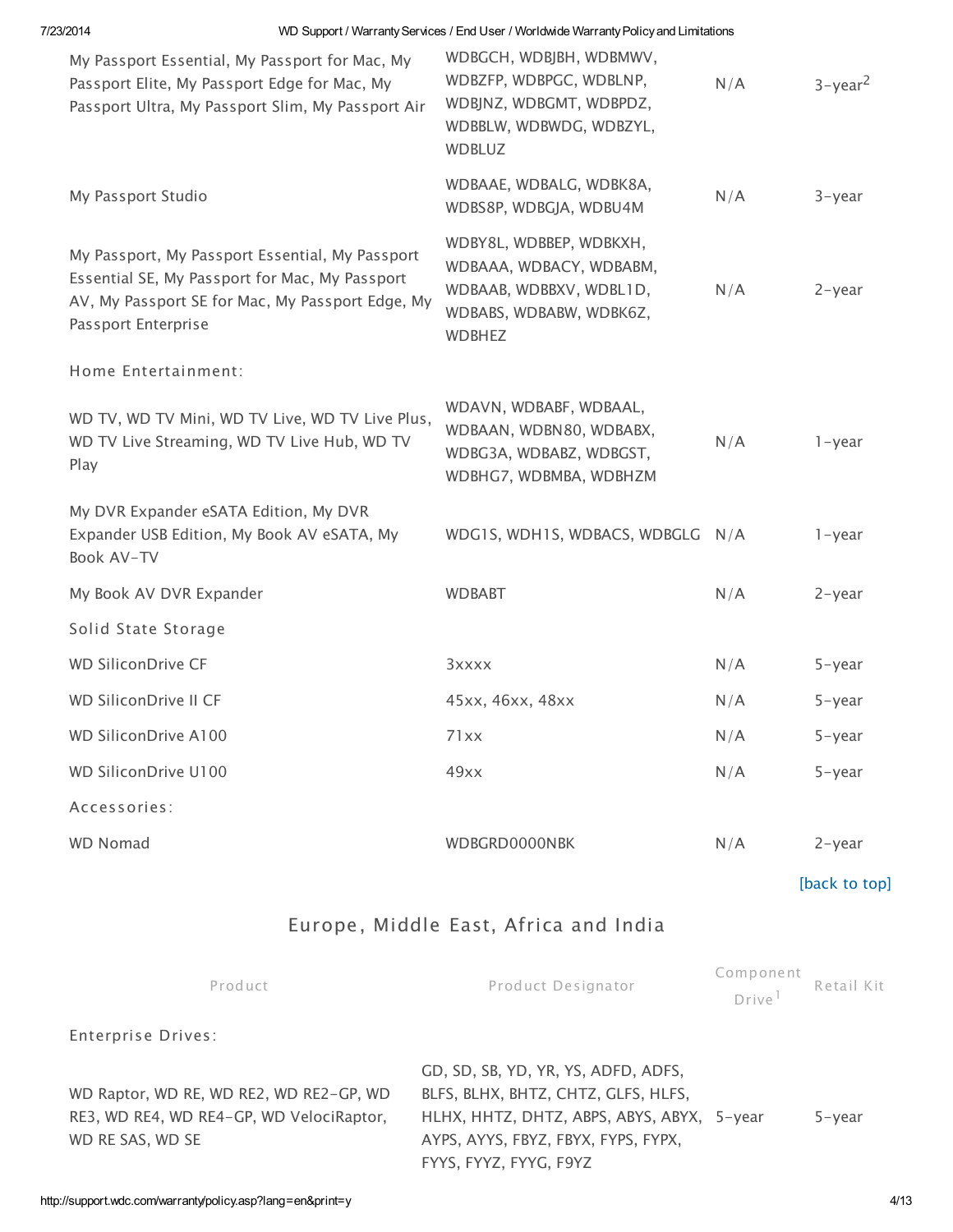| 7/23/2014                                                                                                                                                           | WD Support / Warranty Services / End User / Worldwide Warranty Policy and Limitations                                  |            |                        |
|---------------------------------------------------------------------------------------------------------------------------------------------------------------------|------------------------------------------------------------------------------------------------------------------------|------------|------------------------|
| <b>WD VelociRaptor</b>                                                                                                                                              | <b>WDBACN</b>                                                                                                          | N/A        | $5 - year$             |
| <b>WD XE SAS Hard Drives</b>                                                                                                                                        | BKFG, BKHG, BKFF                                                                                                       | $5 - year$ | N/A                    |
| Small Office Storage Server:                                                                                                                                        |                                                                                                                        |            |                        |
| WD Sentinel DS6100, DS5100                                                                                                                                          | WDBWVL, WDBYVE                                                                                                         | N/A        | $2$ -year              |
| WD Sentinel RX4100                                                                                                                                                  | <b>WDBLVH</b>                                                                                                          | N/A        | $3$ -year              |
| WD Sentinel DX4000                                                                                                                                                  | <b>WDBLGT</b>                                                                                                          | N/A        | $3$ -year              |
| <b>WD Sentinel Drive Kit</b>                                                                                                                                        | WDBYBL, WDBBDN, WDBNSH                                                                                                 | N/A        | $3$ -year              |
| NAS:                                                                                                                                                                |                                                                                                                        |            |                        |
| WD Red Pro                                                                                                                                                          | <b>FFSX</b>                                                                                                            | $5 - year$ | $5 - year$             |
| WD Red 3.5-inch                                                                                                                                                     | <b>EFRX</b>                                                                                                            | $3$ -year  | $3$ -year              |
| WD Red 3.5-inch                                                                                                                                                     | <b>WDBMMA</b>                                                                                                          | N/A        | $3$ -year              |
| WD Red 2.5-inch                                                                                                                                                     | JFCX, BFCX                                                                                                             | $3$ -year  | $3$ -year              |
| Networking:                                                                                                                                                         |                                                                                                                        |            |                        |
| My Net Switch, My Net N600, My Net N750, My<br>Net N900, My Net N900 Central, WD Livewire,<br>My Net WiFi Range Extender, My Net AC1300<br>Router, My Net AC Bridge | WDBJVC, WDBEAV, WDBAJA, WDBWVK,<br>WDBKSP, WDBABY, WDBAPK, WDBWNJ,<br><b>WDBMRD</b>                                    | N/A        | $2$ -year              |
| Desktop Drives:                                                                                                                                                     |                                                                                                                        |            |                        |
| <b>WD Purple</b>                                                                                                                                                    | <b>PURX</b>                                                                                                            | $3$ -year  | 3-year                 |
| <b>WD Black</b>                                                                                                                                                     | AAEX, AALS, FAEX, FAES, FALS, FASS,<br>AALX, AZEX, FZEX                                                                | $5 - year$ | $5 - year$             |
| <b>WD Black</b>                                                                                                                                                     | WDBAAZ, WDBMBE, WDBSLA                                                                                                 | N/A        | 5-year                 |
| WD Blue (WD Caviar, WD Caviar SE, WD Caviar<br>SE16, WD Caviar Blue)                                                                                                | BB, LB, JB, PB, JD, JS, KS, KD, KS, ABKS,<br>AABS, AAJS, AAKS, AABB, AAJB, AAKB,<br>AAKX, AALX, AZEX, AZLX, EALX, EZEX | $2$ -year  | $3$ -year <sup>4</sup> |
| <b>WD Blue</b>                                                                                                                                                      | WDBAAV, WDBAAW, WDBAAX                                                                                                 | N/A        | 3-year                 |
| <b>WD Blue</b>                                                                                                                                                      | WDBH2D                                                                                                                 | N/A        | $2$ -year              |
| <b>WD Raptor X</b>                                                                                                                                                  | <b>AHFD</b>                                                                                                            | $5 - year$ | $5 - year$             |
| WD Green (WD Caviar GP, WD Caviar Green)                                                                                                                            | EACS, EADS, AACS, AADS, EARS, EARX,<br>EZRX, AZRX                                                                      | $2$ -year  | $3$ -year              |
| <b>WD Green</b>                                                                                                                                                     | <b>WDBAAY</b>                                                                                                          | N/A        | $3$ -year              |
| Mobile Drives:                                                                                                                                                      |                                                                                                                        |            |                        |
| <b>WD Black</b>                                                                                                                                                     | BPKT, BPKX, BEKT, BEKX, BJKT                                                                                           | $5 - year$ | $5 - year$             |
| <b>WD Black</b>                                                                                                                                                     | <b>WDBABD</b>                                                                                                          | N/A        | 5-year                 |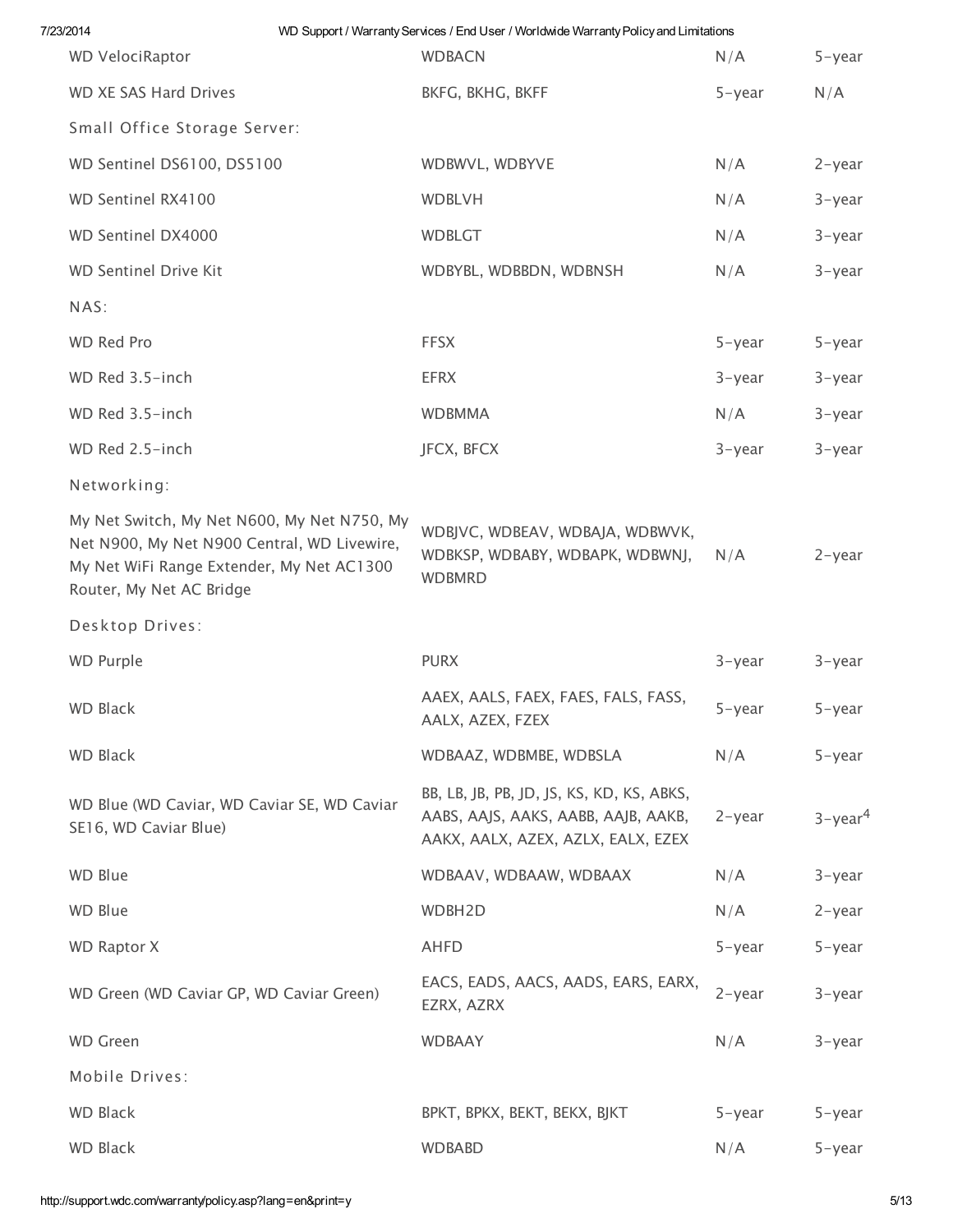| 7/23/2014 |                                                                                                                                                                                                                                                                               | WD Support / Warranty Services / End User / Worldwide Warranty Policy and Limitations                                                                                                              |           |                  |
|-----------|-------------------------------------------------------------------------------------------------------------------------------------------------------------------------------------------------------------------------------------------------------------------------------|----------------------------------------------------------------------------------------------------------------------------------------------------------------------------------------------------|-----------|------------------|
|           | <b>WD Blue</b>                                                                                                                                                                                                                                                                | VE, UE, BEAS, BEVS, BEVE, BEVT, KEVT,<br>TEVT, BPVT, BPVX, JPVT, JPVX, LPVT,<br>LPVX, TPVT, SPCX, LPCX, MPCK                                                                                       | $2$ -year | N/A <sup>3</sup> |
|           | <b>WD Blue</b>                                                                                                                                                                                                                                                                | WDBABA, WDBABB, WDBABC, WDBMYH                                                                                                                                                                     | N/A       | $2$ -year        |
|           | <b>WD Green</b>                                                                                                                                                                                                                                                               | <b>NPVT</b>                                                                                                                                                                                        | $2$ -year | N/A              |
|           | CE Drives:                                                                                                                                                                                                                                                                    |                                                                                                                                                                                                    |           |                  |
|           | WD AV, WD AV-GP, WD AV-25                                                                                                                                                                                                                                                     | AVBS, AVJS, AVBB, AVJB, EVCS, EURS,<br>AVCS, AVVS, BUDT, EVVS, JUCT, BUCT, 3-year<br>EURX, EUCX, AUDX                                                                                              |           | $3$ -year        |
|           | <b>External Drives:</b>                                                                                                                                                                                                                                                       |                                                                                                                                                                                                    |           |                  |
|           | My Cloud, My Cloud Mirror, My Cloud EX2, My<br>Cloud EX4                                                                                                                                                                                                                      | WDBCTL, WDBZVM, WDBVKW,<br><b>WDBWWD</b>                                                                                                                                                           | N/A       | $2$ -year        |
|           | WD ShareSpace™                                                                                                                                                                                                                                                                | WDA4NC                                                                                                                                                                                             | N/A       | $3$ -year        |
|           | My Passport Elite, My Passport Studio                                                                                                                                                                                                                                         | WDML, WDMT, WDMS                                                                                                                                                                                   | N/A       | $5 - year$       |
|           | My Book for Mac, My Book VelociRaptor Duo,<br>My Book Thunderbolt Duo, My Book Mirror, My<br>Book Pro, My Book Pro II, My Book World, My<br>Book World II, My Book Studio, My Book Studio<br>II, My Book Home, My Book Office, My Book<br>Elite, My Book Studio, My Book Live | WDBYCC, WDBUWZ, WDBUPB, WDBUSK,<br>WDH2U, WDG1T, WDG2TP, WDG1NC,<br>WDH1NC, WDG2NC, WDH2NC,<br>WDH1Q, WDH2Q, WDH1CS, WDH1B,<br>WDBAAH, WDBAAJ, WDBC3G, WDBACG,<br><b>WDBCPZ</b>                    | N/A       | $3$ -year        |
|           | WD Elements SE, WD Elements, WD Elements<br>Portable, My Book, My Book Essential, My Book<br>Mac Edition, My Book Premium, My Book<br>Premium ES, My Book Premium II                                                                                                          | WDBUZG, WDBU6Y, WDBBJH, WDBAAR,<br>WDBJRH, WDE1U, WDE1MS, WDG1U,<br>WDH1U, WDG1C, WDG1SU, WDG2T                                                                                                    | N/A       | 2-year           |
|           | My Book, My Book Live Duo, My Book<br>Essential, My Book for Mac, My Book 3.0                                                                                                                                                                                                 | WDBFJK, WDBVHT, WDBAAF, WDBACW,<br>WDBAAG, WDBAAK, WDBABP                                                                                                                                          | N/A       | $2$ -year        |
|           | My Passport Essential, My Passport for Mac,<br>My Passport Elite, My Passport Studio, My<br>Passport Edge for Mac, My Passport Ultra, My<br>Passport Slim, My Passport Air                                                                                                    | WDME, WDMEA, WDBAAC, WDBAAE,<br>WDBKKF, WDBGCH, WDBJBH, WDBALG,<br>WDBK8A, WDBS8P, WDBMWV, WDBZFP,<br>WDBPGC, WDBLNP, WDBJNZ, WDBGMT,<br>WDBPDZ, WDBBLW, WDBWDG, WDBZYL,<br>WDBLUZ, WDBGJA, WDBU4M | N/A       | 3-year           |
|           | My Passport, My Passport Essential, My<br>Passport Essential SE, My Passport for Mac, My<br>Passport AV, My Passport SE for Mac, My<br>Passport Studio, My Passport Edge, My<br>Passport Enterprise                                                                           | WDBAAA, WDBAAB, WDBABM, WDBABS,<br>WDBABW, WDBACY, WDBBEP, WDBBXV,<br>WDBFBW, WDBEMM, WDBHEZ, WDBK6Z,<br>WDBKXH, WDBL1D, WDBY8L, WDBZZZ                                                            | N/A       | $2$ -year        |
|           | Home Entertainment:                                                                                                                                                                                                                                                           |                                                                                                                                                                                                    |           |                  |
|           | WD TV, WD TV Mini, WD TV Live, WD TV Live                                                                                                                                                                                                                                     | WDAVP, WDBABG, WDBAAM, WDBAAN,<br>WDBAAP, WDBKH2, WDBREC, WDBGXT,                                                                                                                                  |           |                  |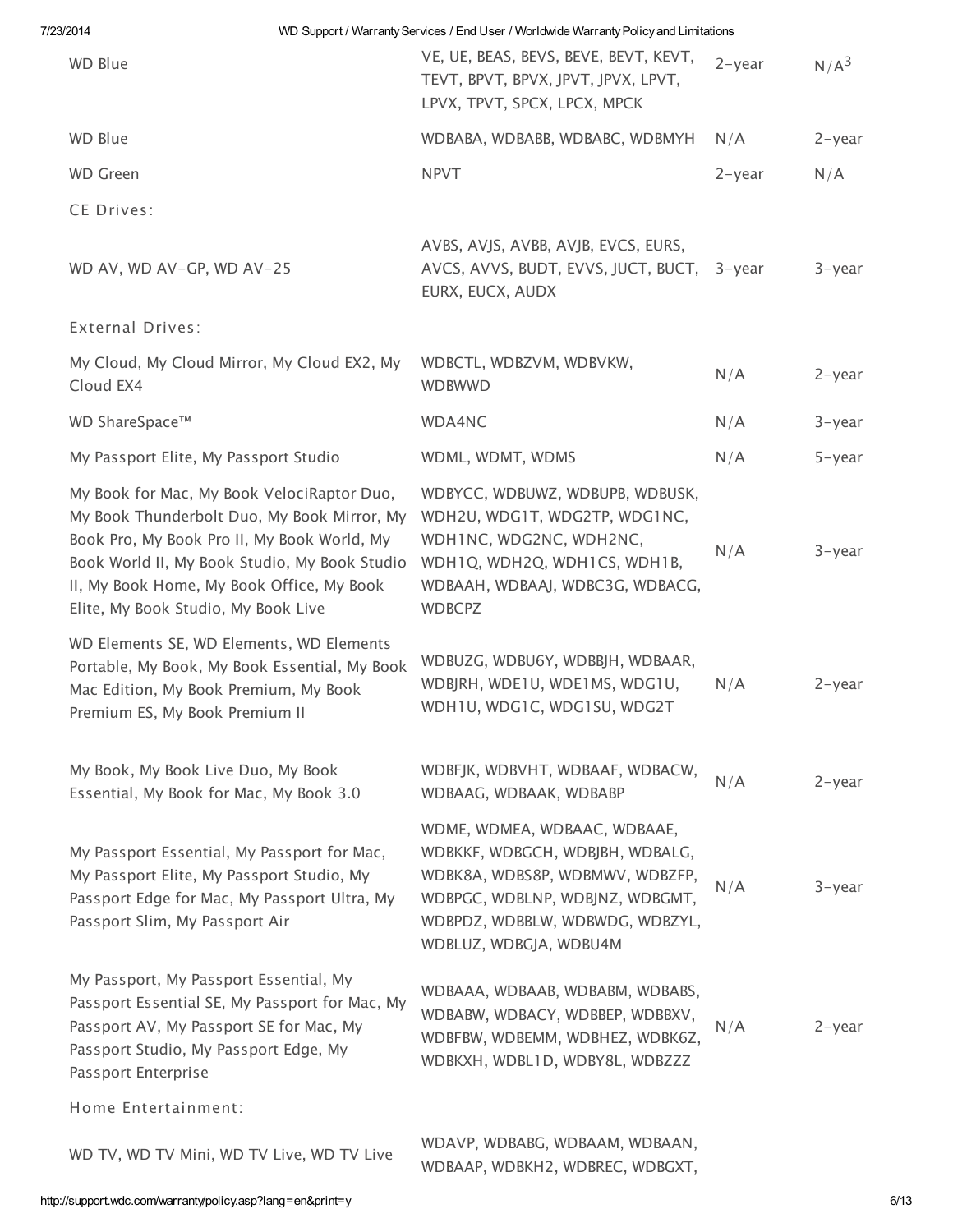| 7/23/2014                                                                                               | WD Support / Warranty Services / End User / Worldwide Warranty Policy and Limitations                                                                                              |                                 |                            |
|---------------------------------------------------------------------------------------------------------|------------------------------------------------------------------------------------------------------------------------------------------------------------------------------------|---------------------------------|----------------------------|
| Plus, WD Elements Play, WD TV Live Hub, WD<br>TV Play                                                   | WDBACC, WDBNLC, WDBACA, WDBSKR, N/A<br>WDBMBA, WDBHZM                                                                                                                              |                                 | $2$ -year                  |
| My DVR Expander eSATA Edition, My DVR<br>Expander USB Edition, My Book AV eSATA, My<br>Book AV-TV       | WDG1S, WDH1S, WDBACS, WDBGLG                                                                                                                                                       | N/A                             | $2$ -year                  |
| My Book AV DVR Expander                                                                                 | <b>WDBABT</b>                                                                                                                                                                      | N/A                             | $2$ -year                  |
| Solid State Storage                                                                                     |                                                                                                                                                                                    |                                 |                            |
| <b>WD SiliconDrive CF</b>                                                                               | 3xxxx                                                                                                                                                                              | N/A                             | $5 - year$                 |
| <b>WD SiliconDrive II CF</b>                                                                            | 45xx, 46xx, 48xx                                                                                                                                                                   | N/A                             | $5 - year$                 |
| WD SiliconDrive A100                                                                                    | 71xx                                                                                                                                                                               | N/A                             | $5 - year$                 |
| WD SiliconDrive U100                                                                                    | 49xx                                                                                                                                                                               | N/A                             | $5 - year$                 |
| Accessories:                                                                                            |                                                                                                                                                                                    |                                 |                            |
| <b>WD Nomad</b>                                                                                         | WDBGRD0000NBK                                                                                                                                                                      | N/A                             | $2$ -year<br>[back to top] |
|                                                                                                         | Asia Pacific                                                                                                                                                                       |                                 |                            |
| Product                                                                                                 | Product Designator                                                                                                                                                                 | Component<br>Drive <sup>1</sup> | Retail Kit                 |
| <b>Enterprise Drives:</b>                                                                               |                                                                                                                                                                                    |                                 |                            |
| WD Raptor, WD RE, WD RE2, WD RE2-GP, WD<br>RE3, WD RE4, WD RE4-GP, WD VelociRaptor, WD<br>RE SAS, WD SE | GD, SD, SB, YD, YR, YS, ADFD, ADFS,<br>BLFS, BLHX, BHTZ, CHTZ, GLFS, HLFS,<br>HLHX, HHTZ, DHTZ, ABPS, ABYS,<br>ABYX, AYPS, AYYS, FBYZ, FBYX, FYPS,<br>FYPX, FYYS, FYYZ, FYYG, F9YZ | $5 - year$                      | N/A                        |
| WD XE SAS Hard Drives                                                                                   | BKFG, BKHG, BKFF                                                                                                                                                                   | $5 - year$                      | N/A                        |
| Small Office Storage Server:                                                                            |                                                                                                                                                                                    |                                 |                            |
| WD Sentinel DS6100, DS5100                                                                              | WDBWVL, WDBYVE                                                                                                                                                                     | N/A                             | $1 - year$                 |
| WD Sentinel RX4100                                                                                      | <b>WDBLVH</b>                                                                                                                                                                      | N/A                             | $3$ -year                  |
| WD Sentinel DX4000                                                                                      | <b>WDBLGT</b>                                                                                                                                                                      | N/A                             | 3-year                     |
| <b>WD Sentinel Drive Kit</b>                                                                            | WDBYBL, WDBBDN, WDBNSH                                                                                                                                                             | N/A                             | $3$ -year                  |
| NAS:                                                                                                    |                                                                                                                                                                                    |                                 |                            |
| WD Red Pro                                                                                              | <b>FFSX</b>                                                                                                                                                                        | $5 - year$                      | $5 - year$                 |
| WD Red 3.5-inch                                                                                         | <b>EFRX</b>                                                                                                                                                                        | $3$ -year                       | $3$ -year                  |
| WD Red 3.5-inch                                                                                         | <b>WDBMMA</b>                                                                                                                                                                      | N/A                             | 3-year                     |

http://support.wdc.com/warranty/policy.asp?lang=en&print=y 7/13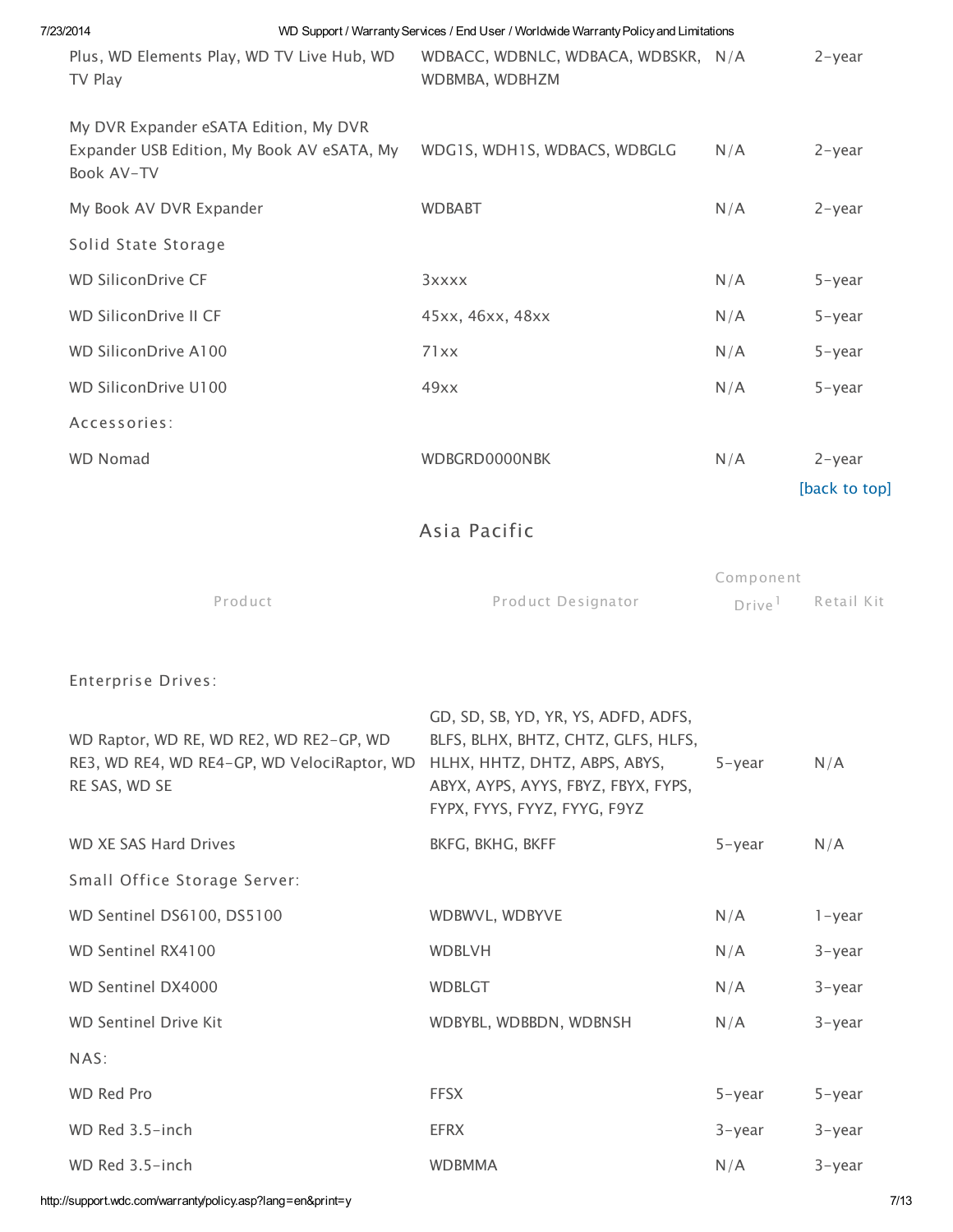| 7/23/2014                                                                                                                                            | WD Support / Warranty Services / End User / Worldwide Warranty Policy and Limitations                                  |            |                  |
|------------------------------------------------------------------------------------------------------------------------------------------------------|------------------------------------------------------------------------------------------------------------------------|------------|------------------|
| WD Red 2.5-inch                                                                                                                                      | JFCX, BFCX                                                                                                             | $3$ -year  | 3-year           |
| Networking:                                                                                                                                          |                                                                                                                        |            |                  |
| My Net Switch                                                                                                                                        | WDBJVC                                                                                                                 | N/A        | 1-year           |
| My Net N600, My Net N750, My Net N900, My<br>Net N900 Central, WD Livewire, My Net WiFi<br>Range Extender, My Net AC1300 Router, My Net<br>AC Bridge | WDBEAV, WDBAJA, WDBWVK, WDBKSP,<br>WDBABY, WDBAPK, WDBWNJ,<br><b>WDBMRD</b>                                            | N/A        | 3-year           |
| Desktop Drives:                                                                                                                                      |                                                                                                                        |            |                  |
| <b>WD Purple</b>                                                                                                                                     | <b>PURX</b>                                                                                                            | $3$ -year  | $3$ -year        |
| <b>WD Black</b>                                                                                                                                      | AAEX, AALS, AALX, AZEX, FAEX, FAES,<br>FALS, FASS, FZEX                                                                | $5 - year$ | N/A              |
| WD Blue (WD Caviar, WD Caviar SE, WD Caviar<br>SE16, WD Caviar Blue)                                                                                 | BB, LB, JB, PB, JD, JS, KS, KD, KS, ABKS,<br>AABS, AAJS, AAKS, AABB, AAJB, AAKB,<br>AAKX, AALX, AZEX, AZLX, EALX, EZEX | $2$ -year  | N/A <sup>3</sup> |
| <b>WD Blue</b>                                                                                                                                       | <b>WDBAAX</b>                                                                                                          | N/A        | $3$ -year        |
| <b>WD Raptor X</b>                                                                                                                                   | <b>AHFD</b>                                                                                                            | $5 - year$ | N/A              |
| WD Green (WD Caviar GP, WD Caviar Green)                                                                                                             | EACS, EADS, AACS, AADS, EARS,<br>EARX, EZRX, AZRX                                                                      | $2$ -year  | N/A              |
| <b>WD Green</b>                                                                                                                                      | <b>WDBAAY</b>                                                                                                          | N/A        | 3-year           |
| Mobile Drives:                                                                                                                                       |                                                                                                                        |            |                  |
| WD Black                                                                                                                                             | BPKT, BPKX, BEKT, BEKX, BJKT                                                                                           | 5-year     | N/A              |
| WD Blue                                                                                                                                              | VE, UE, BEAS, BEVS, BEVE, BEVT, KEVT,<br>TEVT, BPVT, JPVT, LPVT, TPVT                                                  | 2-year     | N/A <sup>3</sup> |
| <b>WD Blue</b>                                                                                                                                       | <b>WDBABC</b>                                                                                                          | N/A        | $3$ -year        |
| <b>WD Green</b>                                                                                                                                      | <b>NPVT</b>                                                                                                            | $2$ -year  | N/A              |
| CE Drives:                                                                                                                                           |                                                                                                                        |            |                  |
| WD AV, WD AV-GP, WD AV-25                                                                                                                            | AVBS, AVJS, AVBB, AVJB, EVCS, EURS,<br>AVCS, AVVS, BUDT, EVVS, JUCT,<br>BUCT, EURX, EUCX, AUDX                         | $3$ -year  | N/A              |
| <b>External Drives:</b>                                                                                                                              |                                                                                                                        |            |                  |
| My Cloud, My Cloud Mirror, My Cloud EX2, My<br>Cloud EX4                                                                                             | WDBCTL, WDBZVM, WDBVKW,<br><b>WDBWWD</b>                                                                               | N/A        | 2-year           |
| WD ShareSpace™                                                                                                                                       | WDA4NC                                                                                                                 | N/A        | $3$ -year        |
| My Book Pro, My Book Pro II                                                                                                                          | WDG1T, WDG2TP                                                                                                          | N/A        | $5 - year^2$     |
| My Passport Elite, My Passport Studio                                                                                                                | WDML, WDMT, WDMS                                                                                                       | N/A        | $5 - year$       |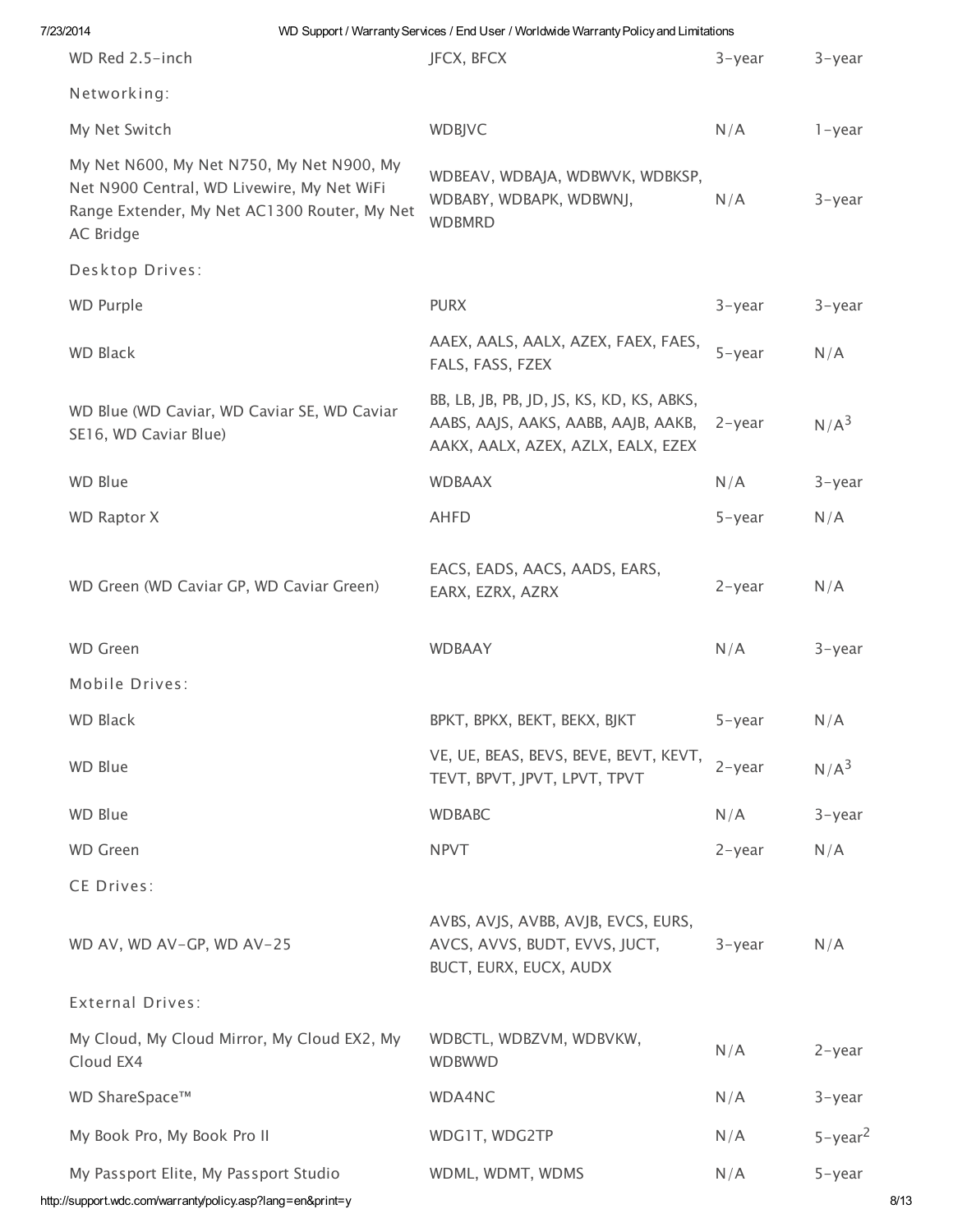| My Book VelociRaptor Duo, My Book<br>Thunderbolt Duo, My Book Mirror, My Book<br>World, My Book World II, My Book Studio, My<br>Book Studio II, My Book Mac Edition, My Book<br>Essential, My Book Home, My Book Office, My<br>Book Elite, My Book Studio, My Book Live, My<br><b>Book Live Duo</b> | WDBUWZ, WDBUPB, WDBUSK, WDH2U,<br>WDG1NC, WDH1NC, WDG2NC,<br>WDH2NC, WDH1Q, WDH2Q, WDH1U<br>, WDHICS, WDHIB, WDBAAH,<br>WDBAAJ, WDBC3G, WDBACG,<br>WDBVHT, WDBCPZ                                     | N/A | 3-year                 |
|-----------------------------------------------------------------------------------------------------------------------------------------------------------------------------------------------------------------------------------------------------------------------------------------------------|-------------------------------------------------------------------------------------------------------------------------------------------------------------------------------------------------------|-----|------------------------|
| My Book, My Book Essential, My Book Premium<br>Edition, My Book Premium ES, My Book Premium<br>Edition II                                                                                                                                                                                           | WDBFJK, WDG1U, WDG1C, WDG1SU,<br>WDG2T                                                                                                                                                                | N/A | $3$ -year <sup>2</sup> |
| My Book Essential, My Book for Mac, My Book<br>3.0                                                                                                                                                                                                                                                  | WDBYCC, WDBAAF, WDBACW,<br><b>WDBAAG</b>                                                                                                                                                              | N/A | 3-year                 |
| WD Elements SE, WD Elements, WD Elements<br>Portable                                                                                                                                                                                                                                                | WDBUZG, WDBU6Y, WDBBJH, WDBABV,<br>WDE1U, WDE1MS, WDBAAR                                                                                                                                              | N/A | 3-year <sup>5</sup>    |
| My Passport Essential, My Passport for Mac, My<br>Passport Elite, My Passport Studio, My Passport<br>Edge, My Passport Edge for Mac, My Passport<br>Ultra, My Passport Slim, My Passport Air                                                                                                        | WDME, WDMEA, WDBAAC, WDBAAE,<br>WDBK8A, WDBALG, WDBKKF,<br>WDBGCH, WDBK6Z, WDBJBH,<br>WDBMWV, WDBZFP, WDBPGC,<br>WDBLNP, WDBJNZ, WDBGMT,<br>WDBPDZ, WDBBLW, WDBWDG,<br>WDBZYL, WDBLUZ, WDBGJA, WDBU4M | N/A | $3$ -year <sup>2</sup> |
| My Passport, My Passport Essential, My<br>Passport Essential SE, My Passport for Mac, My<br>Passport AV, My Passport SE for Mac                                                                                                                                                                     | WDBY8L, WDBBEP, WDBKXH, WDBAAA,<br>WDBACY, WDBABM, WDBAAB,<br>WDBBXV, WDBL1D, WDBABS, WDBABW                                                                                                          | N/A | 3-year                 |
| Home Entertainment:                                                                                                                                                                                                                                                                                 |                                                                                                                                                                                                       |     |                        |
| WD TV, WD TV Mini, WD TV Live, WD TV Live<br>Streaming, WD TV Play                                                                                                                                                                                                                                  | WDAV, WDBAAM, WDBAAN, WDBAAP,<br>WDBABF, WDBABG, WDBGXT,<br>WDBHG7, WDBMBA, WDBHZM                                                                                                                    | N/A | $1 - year$             |
| WD Elements Play, WD TV Live Hub                                                                                                                                                                                                                                                                    | WDBACB, WDBACC, WDBNLC,<br>WDBMCE, WDBABZ, WDBACA                                                                                                                                                     | N/A | $3$ -year              |
| My DVR Expander eSATA, My DVR Expander<br>USB, My Book AV eSATA, My Book AV DVR<br>Expander, My Book AV-TV                                                                                                                                                                                          | WDG1S, WDH1S, WDBACS, WDBABT,<br><b>WDBGLG</b>                                                                                                                                                        | N/A | 3-year                 |
| Solid State Storage                                                                                                                                                                                                                                                                                 |                                                                                                                                                                                                       |     |                        |
| <b>WD SiliconDrive CF</b>                                                                                                                                                                                                                                                                           | 3xxxx                                                                                                                                                                                                 | N/A | $5 - year$             |
| <b>WD SiliconDrive II CF</b>                                                                                                                                                                                                                                                                        | 45xx, 46xx, 48xx                                                                                                                                                                                      | N/A | $5 - year$             |
| WD SiliconDrive A100                                                                                                                                                                                                                                                                                | 71xx                                                                                                                                                                                                  | N/A | $5 - year$             |
| WD SiliconDrive U100                                                                                                                                                                                                                                                                                | 49xx                                                                                                                                                                                                  | N/A | $5 - year$             |
|                                                                                                                                                                                                                                                                                                     |                                                                                                                                                                                                       |     |                        |

Accessories: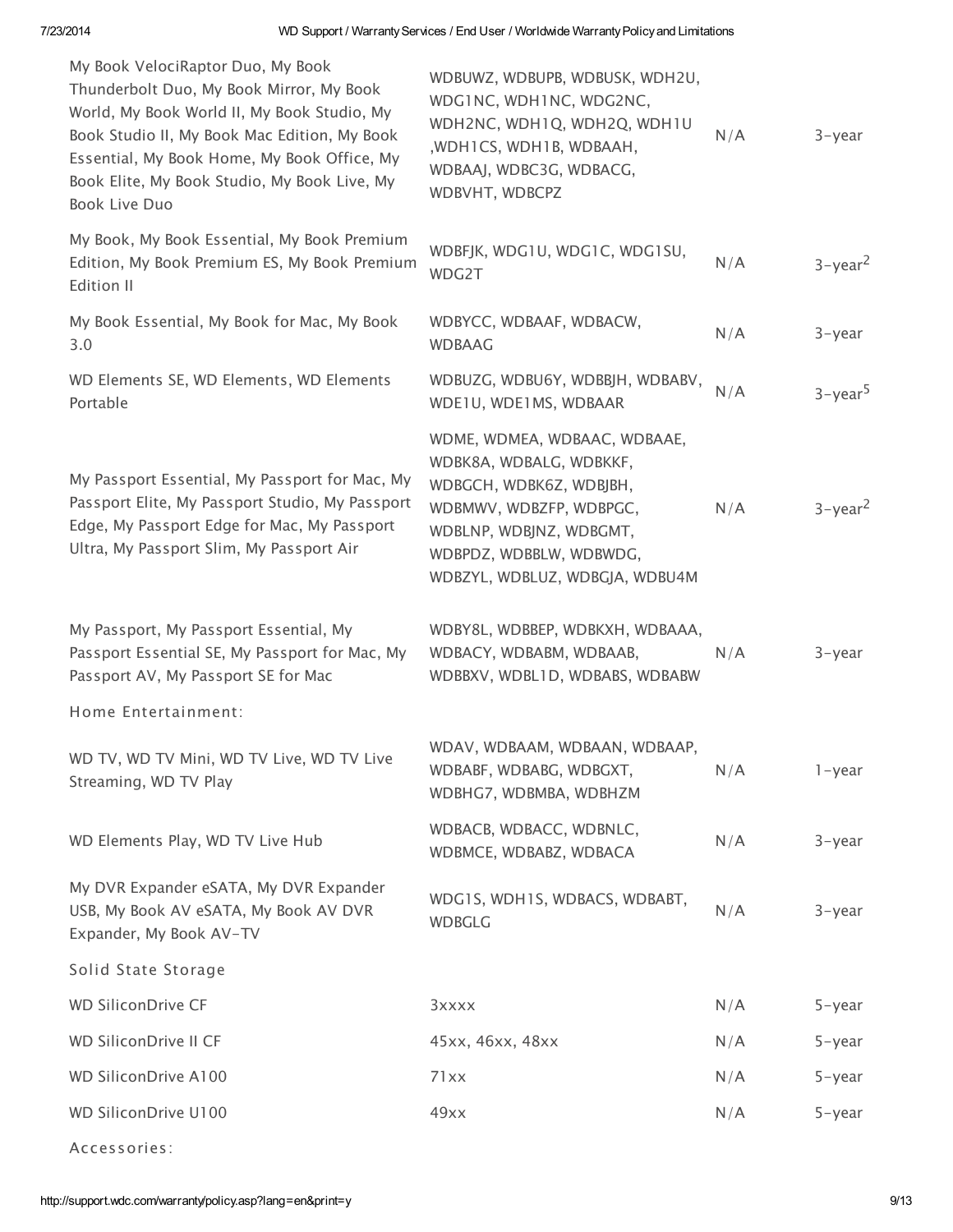| 7/23/2014                                                            | WD Support / Warranty Services / End User / Worldwide Warranty Policy and Limitations                                         |           |           |
|----------------------------------------------------------------------|-------------------------------------------------------------------------------------------------------------------------------|-----------|-----------|
| WD Nomad                                                             | WDBGRD0000NBK                                                                                                                 | N/A       | $2$ -year |
| Thailand Only                                                        |                                                                                                                               |           |           |
| WD Blue (WD Caviar, WD Caviar SE, WD Caviar<br>SE16, WD Caviar Blue) | BB, LB, JB, PB, JD, JS, KS, KD, KS, ABKS,<br>AABS, AAJS, AAKS, AABB, AAJB, AAKB, 3-year<br>AAKX, AALX, AZEX, AZLX, EALX, EZEX |           | N/A       |
| WD Green (WD Caviar GP, WD Caviar Green)                             | EACS, EADS, AACS, AADS, EARS,<br>EARX, EZRX, AZRX                                                                             | $3$ -year | N/A       |
| <b>WD Blue</b>                                                       | VE, UE, BEAS, BEVS, BEVE, BEVT, KEVT,<br>TEVT, BPVT, JPVT, LPVT, TPVT, JPVX,<br>SPCX, BPVX, LPCX, LPVX                        | $3$ -year | N/A       |
|                                                                      |                                                                                                                               |           |           |

# [back to top]

# [Frequently](http://support.wdc.com/warranty/faq_apac.asp?lang=en) Asked Questions

1 Any Non-Kitted Hard Drive sold to Authorized WD Distributors.

2 Effective for products purchased since March 1st, 2007.

3 Effective for products purchased since August 1st, 2007. Drives purchased previously have 1 year warranty.

4 Effective for products purchased since March 1st, 2007. Drives purchased previously have 2 year warranty.

5 Effective for products purchased since October 1st, 2007. Drives purchased previously have 1 year warranty.

† Warranties may vary in regions that belong to the [European](javascript:WinOpen() Union

# Note:

The term of your limited warranty period shall commence on the purchase date appearing on your purchase receipt from an authorized distributor or authorized reseller and extends only for the period of time set forth in the Product documentation.

Proof of purchase shall be required to be eligible for this warranty and to establish the commencement date of this warranty. To verify the warranty of your Product and update your purchase date (if required), please use our online [Warranty](http://websupport.wdc.com/warranty/serialinput.asp?custtype=end&requesttype=warranty&lang=en) Status Check service. In the United States, some states do not allow limitations on how long implied warranties last, so the above limitation may not apply to you.

Please refer to your Product manual for a statement of your limited warranty. A Product manual can be obtained from your authorized distributor or reseller or the WD [web](http://www.wdc.com/) site.

THERE ARE NO WARRANTIES WHICH EXTEND BEYOND THE FACE OF THE WD LIMITED WARRANTY. WD DISCLAIMS ALL OTHER WARRANTIES, EXPRESS OR IMPLIED, REGARDING THE PRODUCTS, INCLUDING ANY IMPLIED WARRANTIES OF MERCHANTABILITY, FITNESS FOR A PARTICULAR PURPOSE OR NONINFRINGEMENT. IN THE UNITED STATES, SOME STATES DO NOT ALLOW THE EXCLUSION OF THE IMPLIED WARRANTIES, SO THE ABOVE EXCLUSION MAY NOT APPLY TO YOU.

# Recertified Products

WD recertified products may consist of customer return units and may be repaired. All products are tested and determined to meet WD's stringent quality standards before they are sold as recertified. Please note that some recertified items may have marks, scratches, or other slight signs of wear.

All recertified products carry manufacturer's limited warranty of 6 months.

Return Material Authorization (RMA)

## http://support.wdc.com/warranty/policy.asp?lang=en&print=y 10/13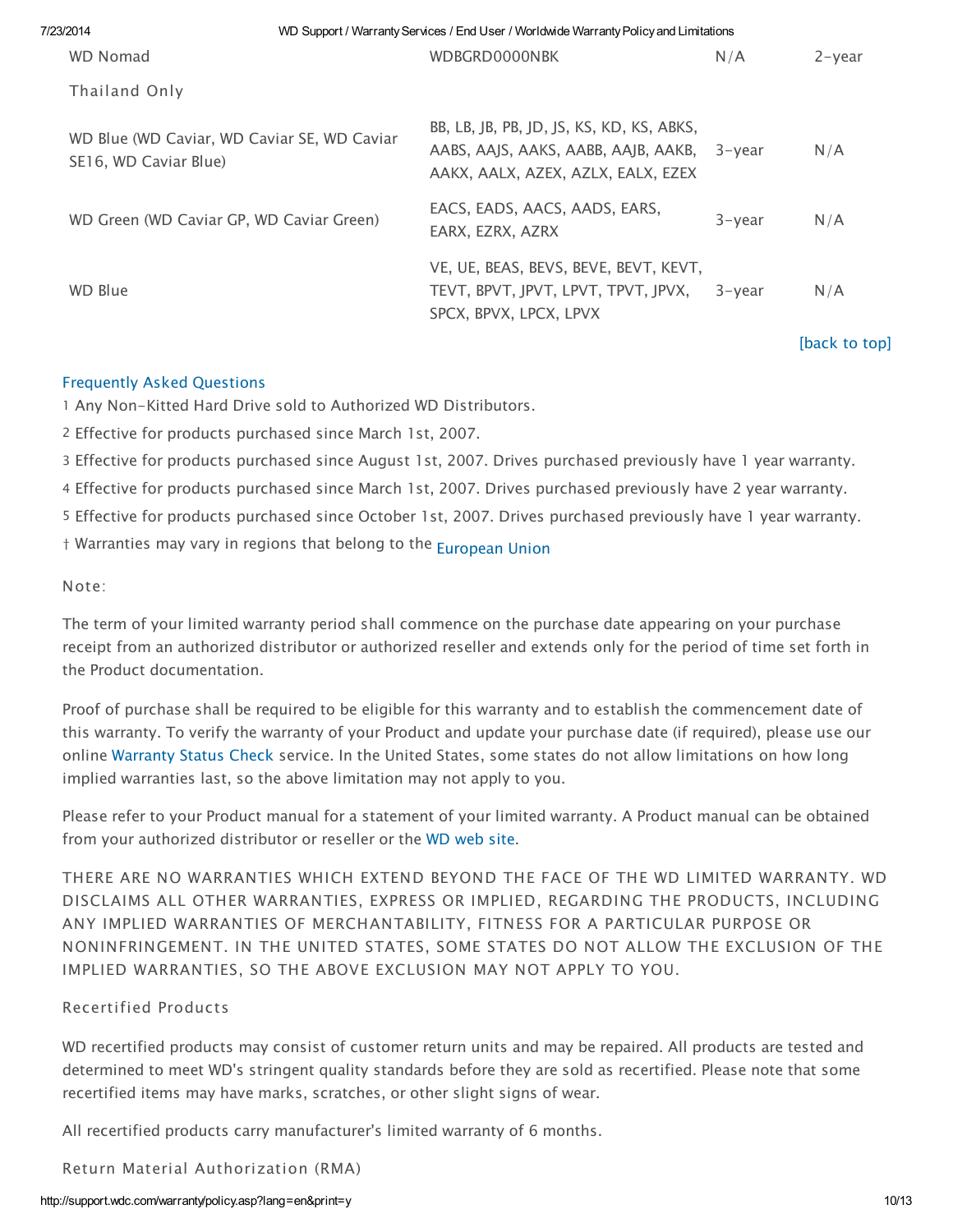### 7/23/2014 WD Support / WarrantyServices / End User / Worldwide WarrantyPolicyand Limitations

No Product may be returned directly to WD without first contacting WD for a Return Material Authorization ("RMA") number. If it is determined that the Product may be defective, you will be given an RMA number and instructions for Product return. An unauthorized return, i.e. one for which an RMA number has not been issued, will be returned to you at your expense. Authorized returns are to be shipped prepaid and insured to the address on the RMA in an approved shipping [container](http://support.wdc.com/warranty/rmapacking.asp?custtype=end&lang=en) Your original box and packaging materials should be kept for storing or shipping your Product. If upon inspection of your returned Product WD suspects fraud or deems such Product to be counterfeit, WD may, in its sole discretion, confiscate such Product or take such other actions as it deems necessary. To request an RMA, please click [here.](http://support.wdc.com/warranty/index.asp?lang=en)

# Extended Warranty

Customers can purchase an extended warranty on eligible WD products with less than a 3-year warranty. The maximum warranty period for these products, including any warranty extension, cannot be longer than 3 years from the date of purchase. Extended warranty is currently available for [purchase](http://websupport.wdc.com/store/extwarranty/index.asp?custtype=end&lang=en) online

# Warranty Limitations

WD's limited warranty provides that, subject to the following limitations, each Product will be free from defects in material and workmanship and will conform to WD's specification for the particular Product.

# Limitation of Remedies

YOUR EXCLUSIVE REMEDY FOR ANY DEFECTIVE PRODUCT IS LIMITED TO THE REPAIR OR REPLACEMENT OF THE DEFECTIVE PRODUCT.

WD may elect which remedy or combination of remedies to provide in its sole discretion. WD shall have a reasonable time after determining that a defective Product exists to repair or replace a defective Product. WD's replacement Product under its limited warranty will be manufactured from new and serviceable used parts. WD's warranty applies to repaired or replaced Products for the balance of the applicable period of the original warranty or ninety days from the date of shipment of a repaired or replaced Product, whichever is longer.

# Limitation of Damages

WD'S ENTIRE LIABILITY FOR ANY DEFECTIVE PRODUCT SHALL IN NO EVENT EXCEED THE PURCHASE PRICE FOR THE DEFECTIVE PRODUCT. THIS LIMITATION APPLIES EVEN IF WD CANNOT OR DOES NOT REPAIR OR REPLACE ANY DEFECTIVE PRODUCT AND YOUR EXCLUSIVE REMEDY FAILS OF ITS ESSENTIAL PURPOSE.

# No Consequential or Other Damages

NOTWITHSTANDING ANYTHING ELSE IN THIS POLICY OR OTHERWISE, WD WILL NOT BE LIABLE WITH RESPECT TO THE PRODUCTS UNDER ANY CONTRACT, NEGLIGENCE, STRICT LIABILITY OR OTHER LEGAL OR EQUITABLE THEORY (I) FOR ANY AMOUNT IN EXCESS OF THE PURCHASE PRICE FOR THE DEFECTIVE PRODUCT OR (II) FOR ANY GENERAL, CONSEQUENTIAL, PUNITIVE, INCIDENTAL OR SPECIAL DAMAGES. THESE INCLUDE LOSS OF RECORDED DATA, INTERRUPTION OF USE, THE COST OF RECOVERY OF LOST DATA, LOST PROFITS AND THE COST OF THE INSTALLATION OR REMOVAL OF ANY PRODUCTS, THE INSTALLATION OF REPLACEMENT PRODUCTS, AND ANY INSPECTION, TESTING, OR REDESIGN CAUSED BY ANY DEFECT OR BY THE REPAIR OR REPLACEMENT OF PRODUCTS ARISING FROM A DEFECT IN ANY PRODUCT. THIS SECTION DOES NOT LIMIT LIABILITY FOR BODILY INJURY OF A PERSON.

IN THE UNITED STATES, SOME STATES DO NOT ALLOW EXCLUSION OR LIMITATION OF INCIDENTAL OR CONSEQUENTIAL DAMAGES, SO THE LIMITATIONS ABOVE MAY NOT APPLY TO YOU. THIS WARRANTY GIVES YOU SPECIFIC LEGAL RIGHTS, AND YOU MAY ALSO HAVE OTHER RIGHTS WHICH VARY FROM STATE TO STATE.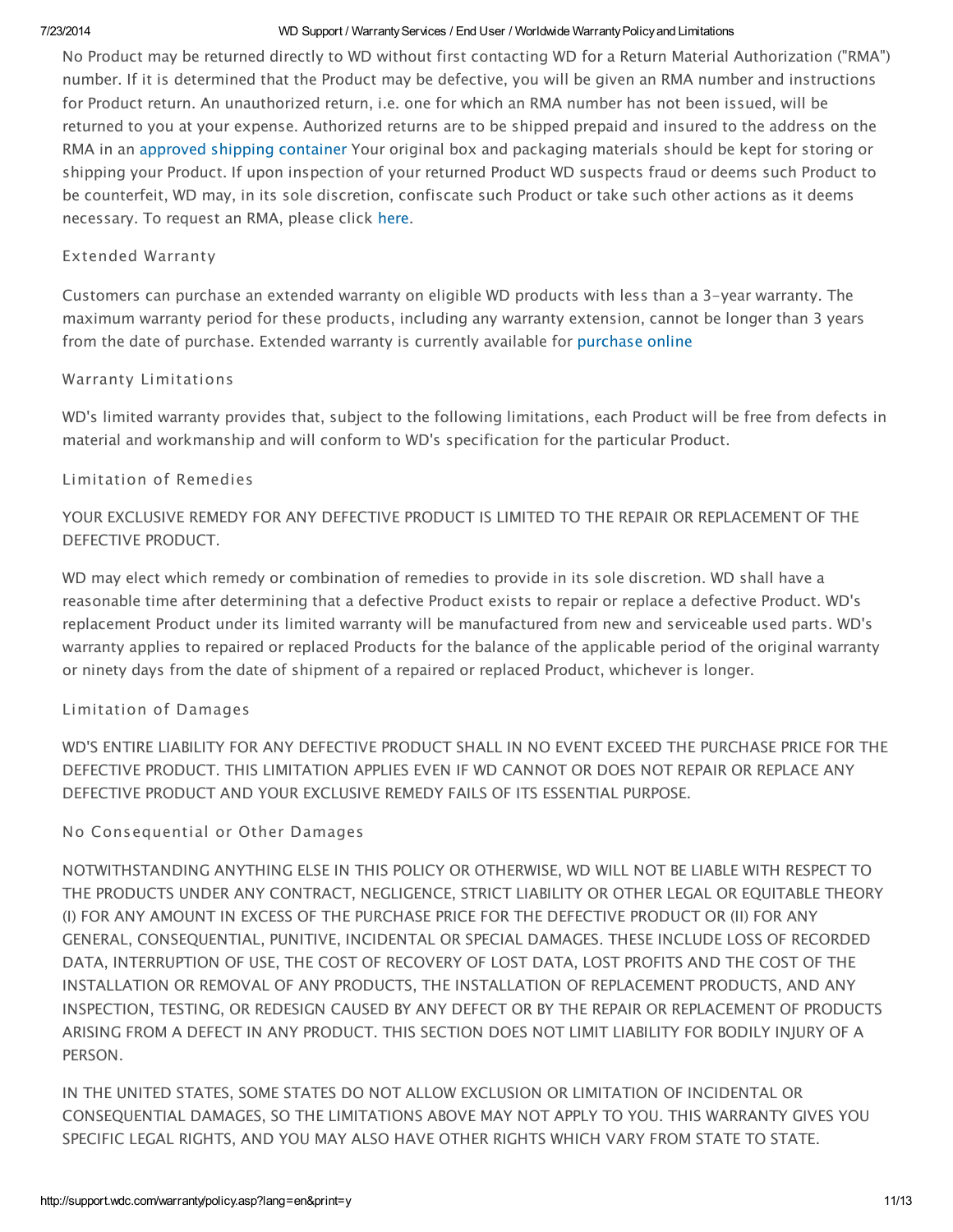Your Use of the Product

WD will have no liability for any Product returned if WD determines that:

- The product was [stolen](http://support.wdc.com/warranty/stolen.asp?lang=en) from WD.
- The asserted defect:
	- is not present,
	- cannot reasonably be fixed because of damage occurring when the Product is in the possession of someone other than WD, or
	- is attributable to misuse, improper installation, alteration (including removing or obliterating labels and opening or removing external covers (unless authorized to do so by Western Digital or an authorized Service Center)), accident or mishandling while in the possession of someone other than WD.
- The Product was not sold to you as new.
- The product was not used in accordance with Western Digital specifications and instructions.
- The product was not used for its intended function (for example, desktop drives used in an Enterprise environment).

# Additional Limitations on Warranty

Western Digital's warranty does not cover Products which have been received improperly packaged, altered, or physically damaged. Products will be inspected upon receipt. You can view additional examples of the warranty limitations below by clicking on the available links.

## Packaging

- [Improperly](http://support.wdc.com/warranty/rmapics.asp?lang=en#intpkg) packaged
- [Non-qualified](http://support.wdc.com/warranty/rmapics.asp?lang=en#extpkg) shipping container
- Alterations
	- [Counterfeit](http://support.wdc.com/warranty/rmapics.asp?lang=en#fraud) label(s)
	- Customer added jumper wires
	- o Incorrect PCBA/HDA pair
	- Labels have been [switched:](http://support.wdc.com/warranty/rmapics.asp?lang=en#fraud)
		- 1. True Western Digital label on non-Western Digital drive
		- 2. True Western Digital label on different capacity Western Digital Drive
	- Labels exhibit [tampering](http://support.wdc.com/warranty/rmapics.asp?lang=en#fraud)
	- Label missing [standard](http://support.wdc.com/warranty/rmapics.asp?lang=en#drivelabel) printing such as UL or capacity
	- Missing [barcode](http://support.wdc.com/warranty/rmapics.asp?lang=en#drivelabel) or top cover label
	- No tape seal [\(non-authorized](http://support.wdc.com/warranty/rmapics.asp?lang=en#tapeseal) data recovery sticker)
	- Serial number on top cover does not match [barcode](http://support.wdc.com/warranty/rmapics.asp?lang=en#fraud) on end
	- Western Digital labels or breather filter holes obscured by [customer](http://support.wdc.com/warranty/rmapics.asp?lang=en#drivelabel) applied stickers

## Damage

- Broken pins on [connector](http://support.wdc.com/warranty/rmapics.asp?lang=en#connector)
- [Connector\(s\)](http://support.wdc.com/warranty/rmapics.asp?lang=en#connector) are damaged, cracked, missing or broken
- Cracked components on the circuit board
- Dented base [casting](http://support.wdc.com/warranty/rmapics.asp?lang=en#basecasting)
- Torn or [punctured](http://support.wdc.com/warranty/rmapics.asp?lang=en#tapeseal) tape seal
- [Dented](http://support.wdc.com/warranty/rmapics.asp?lang=en#topcover) top cover
- Deep [scratch](http://support.wdc.com/warranty/rmapics.asp?lang=en#basecasting)
- Loose, [damaged,](http://support.wdc.com/warranty/rmapics.asp?lang=en#pcba) or missing screws
- Lifted or punctured servo clock hole (SCSI)
- Missing servo clock hole (SCSI)